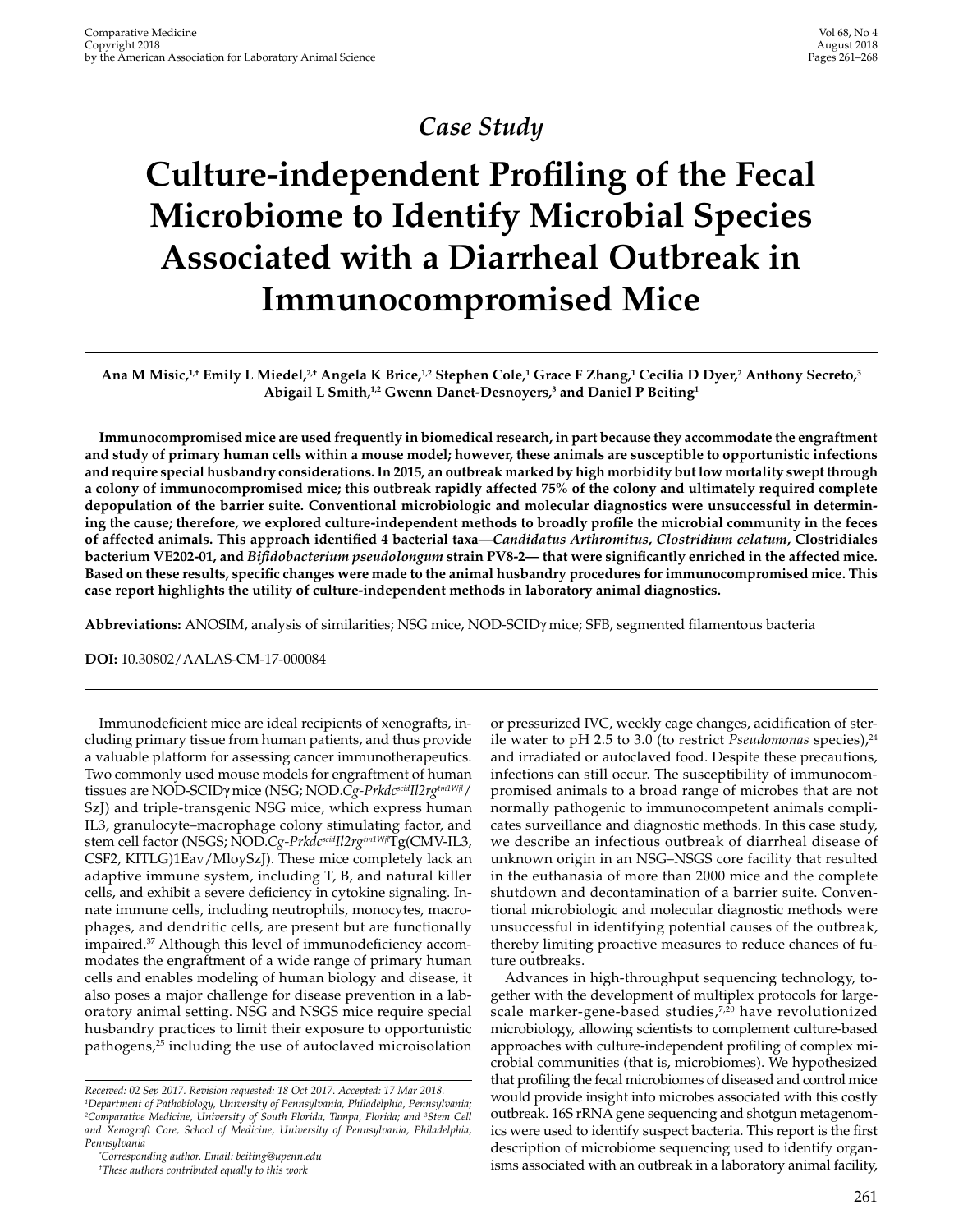and the results helped to guide the decontamination protocol and subsequent husbandry practices.

### **Case Report**

Approximately 2000 NSG and NSGS mice were housed in a suite within a barrier facility. The suite consisted of 6 rooms, with the NSG and NSGS mice occupying 4 of the 6 rooms. One room was a breeding room, where mice were housed in semirigid flex-front isolators (Park Bioservices, Groveland, MA). The suite included an 'engraftment room,' where mice initially were transferred after weaning but before study and engraftment. In addition, the suite contained 2 multiuser housing rooms, one of which contained an in vivo imaging system (IVIS Spectrum, PerkinElmer, Akron, OH) dedicated to immunodeficient mice. The suite also had a shared procedure room and an ABSL2 room that housed immunocompetent mice. Any immunodeficient mouse that went to the procedure room could not return to housing. The breeding room and engraftment rooms were security-restricted to animal care staff and 3 core employees, whereas a maximum of 45 users had free access to the housing rooms. The entry order for animal care personnel was the NSG breeding room, then the engraftment room, followed by the multiuser rooms, and finally the ABSL2 room. Required personal protective equipment comprised shoe covers, gown, bonnet, and gloves, which were donned prior to entering the suite. Once personnel were inside the suite, Tyvek sleeves (VWR, Radnor, PA) and an additional pair of gloves were required. Clidox-S (Pharmacal, Naugatuck, CT), prepared at a 1:18:1 concentration, was used as the disinfectant between mouse cages, on gloves, and for cleaning of imaging equipment and isoflurane boxes.

In July 2015, an animal care technician noticed diarrhea in several cages in one of the multiuser rooms. Over the course of the next few weeks, diarrhea spread throughout the NSG and NSGS rooms in the suite. The diarrhea was first noted in 2 cages of mice in a mulituser housing room. Although these mice were euthanized, animals in several other cages in the same room started having diarrhea. Within 2 wk of the first cases, dozens of new cages were affected daily in both of the multiuser housing rooms. Initially, we planned to cull mice under study and preserve the breeder rooms (who were under higher barrier protection); however, despite a strict entry order, restricted personnel access, and the use of individual semirigid isolator units, diarrhea was noted in the breeder room on 22 July 2015. The outbreak was marked by high morbidity, but low mortality, with more than 75% of the colony affected but fewer than 12 adult mice succumbing to disease. Due to the spread of diarrhea and the likely confounding effects on research, the entire suite, consisting of approximately 2000 NSG and NSGS mice in total, was depopulated by 4 September 2015. Mice in the ABSL2 room, which housed immunocompetent animals, did not show signs of disease and were relocated to another vivarium. Attention was focused on decontaminating the suite and identifying organisms associated with the outbreak, to ensure that appropriate preventative measures were in place when the suite was repopulated. Traditional diagnostic methods, including histopathology, PCR analysis of infectious agents, and culturing, were unsuccessful in identifying the cause of the outbreak. Positive identification of the bacteria through microbiome analysis was sought after these other methods were exhausted with no pathogen identified. No mice remained in the suite after depopulation, but intestinal tissue and fecal samples recovered at necropsy were used for histology and microbiome analysis, respectively, to identify a potential cause of the outbreak.

**Animal care and infection control.** The NSG and NSGS mice initially were obtained from Jackson Laboratories (Bar Harbor, ME). The outbreak encompassed breeder mice from Jackson, as well as mice bred inhouse for experiments (1 or 2 generations of breeding). Clidox-S (Pharmacal, Naugatuck, CT) prepared at a 1:18:1 concentration was used to disinfect equipment. All mice in housing rooms were kept in autoclaved IVC (Allentown Caging, Allentown, NJ) and fed an irradiated diet (LabDiet 5058, Purina, St Louis, MO), with unrestricted access to autoclaved water acidified to pH 2.5 to 3.0. IACUC guidelines allow as many as 5 adult mice per cage. Mice were housed on autoclaved 1/4-in. corncob bedding (Animal Specialties and Provisions, Quakertown, PA). All singly housed mice received either an autoclaved cotton square (Animal Specialties and Provisions) or other autoclaved forms of enrichment unless an exemption was granted by the IACUC. Cages were checked daily and typically were changed once weekly. Facility temperatures were maintained at  $22.2 \pm 1.1$  °C (72  $\pm$  2 °F); the humidity was between 30% and 70%, with 10 to 15 air changes hourly. Each facility had 24-h environmental monitoring, and notifications of deviations were sent automatically to facility managers or onsite staff.

During each of 3 quarters, sentinel mice were examined onsite for fur mites and pinworms, and serology (ELISA) was performed by using antigens for mouse hepatitis virus, epizootic diarrhea of infant mice virus, Theiler virus, mouse minute virus, and mouse parvovirus. Antigen-coated plates were purchased from Charles River Laboratories (Wilmington, MA). Confirmatory testing, when required, was performed by indirect immunofluorescence using antigens prepared internally or provided by Dr. Susan Compton (Yale University, New Haven, CT). Annually, live sentinel mice were shipped to Charles River Laboratories for more comprehensive monitoring. All sentinel mice were tested by using the HM Plus profile (serology for 23 viral and bacterial agents; upper respiratory and gastrointestinal tract cultures; endo- and ectoparasites; and gross necropsy), and lymph nodes from sentinel mice housed in barrier facilities were tested by PCR assay for mouse parvoviral DNA. The NSG breeding room did not contain any sentinels. Instead, randomly chosen NSG breeding colony mice were collected on a quarterly basis, and heart blood, swabs from ears, eyes and peritoneal cavities, as well as liver and kidney samples were cultured for aerobic bacteria. The University of Pennsylvania does not exclude murine norovirus or *Helicobacter* spp. from its mouse housing facilities; in fact, both organisms are present enzootically. All mice were housed and maintained in accordance with the guidelines of the University of Pennsylvania IACUC.

**Histopathology.** Mice were euthanized by CO<sub>2</sub> inhalation. A complete necropsy was performed, and lungs, heart, spleen, liver, gastrointestinal tract, kidneys, lymph nodes, adrenal glands, reproductive organs, and brain were obtained. All tissues for histopathology were fixed in 10% neutral buffered formalin (Thermo Fisher Scientific, Waltham, MA) for at least 72 h prior to paraffin embedding, and sections were subsequently stained with hematoxylin and eosin and Gram stain by the Histology Laboratory of the Veterinary Hospital of the University of Pennsylvania (Philadelphia, PA). All slides were evaluated by a board-certified veterinary pathologist (AKB).

**Conventional diagnostics.** Aerobic, anaerobic, *Salmonella*, and *Campylobacter* cultures were performed in the clinical microbiology laboratory at PennVet by using prepared media (Remel, Lenexa, KS). All cultures were performed under appropriate atmospheric conditions (Mitsubishi Gas Chemical, New York, NY) and temperatures. Briefly, feces were first cultured in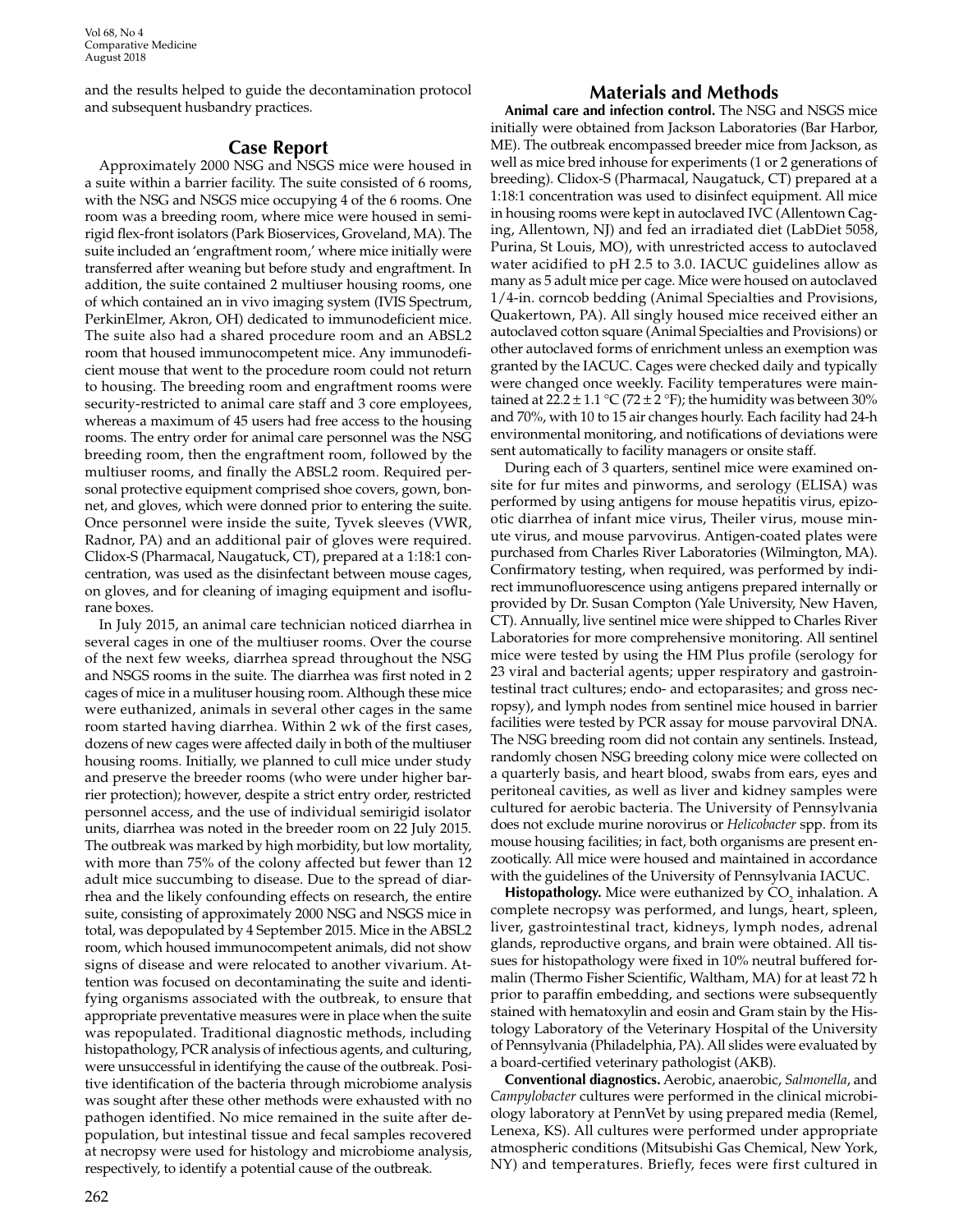thioglycollate, anaerobic thioglycollate, GN broth, and *Campylobacter*–thioglycollate broth for approximately 18 h. Samples were streaked on blood agar, MacConkey agar, and Columbia CNA agar for aerobic culture; *Brucella* and CDC PEA agar for anaerobic culture; XLD and MacConkey agar for *Salmonella* culture; and *Campylobacter* blood agar for that organism*.* Isolated organisms were identified by manufacturer protocols by using MALDI-TOF analysis (Bruker, Billerica, MA). Molecular detection of pathogens was performed by using the manufacturer's protocol for a multiplex gastrointestinal pathogen panel (Luminex, Austin, TX). DNA was extracted by using the QIAmp Powerfecal DNA Kit (Qiagen, Hilden, Germany), and PCR assays for markers for enteroaggregative and enteropathogenic strains of *E. coli* were performed at the *E. coli* Reference Laboratory at Pennsylvania State University. Fecal samples were sent to Charles River Research Animal Diagnostic Services (Wilmington, MA) to undergo testing in an infectious disease PCR panel that included lymphocytic choriomeningitis, mouse adenovirus (types 1 and 2), mouse hepatitis virus, murine norovirus, mousepox virus, mouse parvovirus, murine roseolovirus, reovirus, Theiler murine encephalomyelitis strain GDVII, β *Streptococcus* spp. (groups B, C, and G), *Bordetella hinzii*, *Campylobacter*, *Citrobacter rodentium*, *Clostridium piliforme*, *Corynebacterium bovis*, *Corynebacterium kutscheri*, *Helicobacter* spp., *Klebsiella oxytoca, K. pneumoniae*, *Pasteurella pneumotropica* Heyl, *P. pneumotropica* Jawetz, *Proteus mirabilis*, *Salmonella* spp., *Staphylococcus aureus*, *Moniliformis moniliformis*, *Streptococcus pneumoniae*, *Cryptosporidium* spp.,

*Entamoeba* spp., *Giardia* spp., and *Spironucleus muris.* **16S rRNA gene and metagenomic profiling.** Fecal samples from 8 affected NSG mice from separate cages in an affected user room (6 male, 2 female; age, 3 to 6 mo) and 10 healthy NSG control mice (obtained after the outbreak from separate cages) were stored at –80 °C. The affected mice were progeny from NSG mice obtained from Jackson Laboratories, whereas the healthy mice were new breeding stock (5 male, and 5 female; age, 3 mo) obtained from Jackson Laboratories and acclimated to the facility. Genomic DNA was extracted from feces by using the PowerSoil DNA Isolation Kit (MO BIO Laboratories, Carlsbad, CA) according to the manufacturer's recommendations. A mock community pool containing purified genomic DNA from 12 known bacterial isolates was amplified and sequenced as a quality control. Additional controls included extraction of blank-processed samples (in which the DNA extraction process was followed without the addition of input material), and water only, to determine background microbial signal.<sup>34</sup> A dual-index amplicon sequencing method was used for PCR amplification of the V4 region of the 16S rRNA gene.20 Amplicons were sequenced on a MiSeq platform (Illumina, San Diego, CA) using 250 base-pair paired-end chemistry at the University of Pennsylvania Next Generation Sequencing Core; this process generated 508,747 sequences after quality filtering and trimming. Sequencing depth ranged from 11,456 to 58,163 (median, 24,061) reads per sample. Reads were filtered to remove sequences with a Q-score lower than 30. Homopolymers longer than 10 bp and sequences shorter than 248 bp or longer than 255 bp were removed by using mothur.<sup>35</sup> Data were rarefied to 11,000 reads per sample. Quantitative Insights into Microbial Ecology (QI-IME, version 1.8)<sup>6</sup> was used to process the sequence data and open-reference operational taxonomic units were picked using UCLUST.9 The reads were aligned to the Greengenes database (release  $13_8^{8,23}$  by using PyNast.<sup>5</sup> α- and β-diversity metrics were calculated for the fecal microbiome in affected and control mice.

For metagenomic profiling, 1 ng of fecal DNA from the same extracts used for 16S rRNA sequencing, along with the technical controls described earlier, was processed by using the NexteraXT Library Preparation Kit (Illumina) according to the manufacturer's instructions. Libraries were sequenced by using 150 base-pair single-end chemistry on an Illumina NextSeq 500 (Illumina) to generate 13,880,440 to 103,818,258 reads (median, 17,187,034 reads). Reads were trimmed and filtered by using Trimmomatic<sup>4</sup> and subsequently analyzed by using the CosmosID cloud computing resource (CosmosID, Rockville, MD) described elsewhere<sup>14,21,29,31</sup> to achieve rapid identification at the species, subspecies, or strain level. The Galaxy implementation<sup>1</sup> of LEfSe<sup>36</sup> was used to identify differentially abundant taxa between affected and control samples.

**Data Accessibility.** The 16S rRNA sequencing data and metadata generated in this study are available through the NCBI Sequence Read Archive (SRA; http:/[/ www.ncbi.nlm.nih.gov/](http://www.ncbi.nlm.nih.gov/) sra/) under the SRA study accession number SRP118081 and BioProject accession PRJNA407772.

**Statistics.** *P* values for the 16S rRNA gene sequencing were determined by using the Wilcoxon rank-sum test. The QIIME implementation of Analysis of Similarities (ANOSIM) was used to measure determine differences in microbial community diversity between groups. The R package MetagenomeSeq was used to normalize the metagenomics data.<sup>30</sup> *P* values for normalized metagenomics data were determined using the Student *t* test. All *P* values were adjusted for multiple comparisons by using the Benjamini–Hochberg false-discovery rate. All statistical tests were run in R (version  $3.3.1$ ).<sup>32</sup>

#### **Results**

**Intestinal pathology and gram-positive bacteria in affected mice.** The first 3 mice to present with diarrhea were euthanized, and necropsy showed a poor body condition score (2 on a scale of 5), ruffled fur, severely dilated ceca, and intestines with liquid feces. Hepatomegaly and splenomegaly were present in 2 of the 3 mice. Histology revealed long segmented, filamentous bacteria (Figure 1 A) attached to the mucosa of the small intestine (Figure 1 B, arrow), with mild to moderate enterocyte necrosis and sloughing. In addition, abundant bacterial rods were attached to the mucosal surface of the cecum and colon (Figure 1 C, arrow). Gram staining of fecal smears from affected mice showed gram-positive rods with a large centralized spore (Figure 1 D, arrows).

**Results of conventional diagnostics.** Despite histologic evidence of a bacterial infection (top differentials being a *Clostridia* species or *Escherichia coli*), aerobic and anaerobic microbiologic cultures were inconclusive. Standard aerobic and anaerobic culture of fecal material from multiple affected mice yielded only growth of *Lactobacillus johnsonii*, *Enterococcus* spp., and a coagulase-negative *Staphylococcus*, none of which were suspected to be the causative bacteria. There was no growth of aerobic gram-negative rods, and specific cultures for *Salmonella* and *Campylobacter* spp. were negative as well. In addition, targeted molecular assays were performed, including a gastrointestinal panel that was negative for *Salmonella* spp., *E. coli* (O157:H7), *Campylobacter* spp., *Giardia* spp., *Cryptosporidium* spp., *Clostridium difficile* toxin gene, and *C. perfringens* toxin gene. In light of the histologic evidence of microbial adherence to the epithelium of affected mice (Figure 1 A through C), DNA extracted from feces was PCR-tested for enteroaggregative and enteropathogenic *E. coli* but yielded negative results. Finally, feces from affected mice was submitted to Charles River Research Animal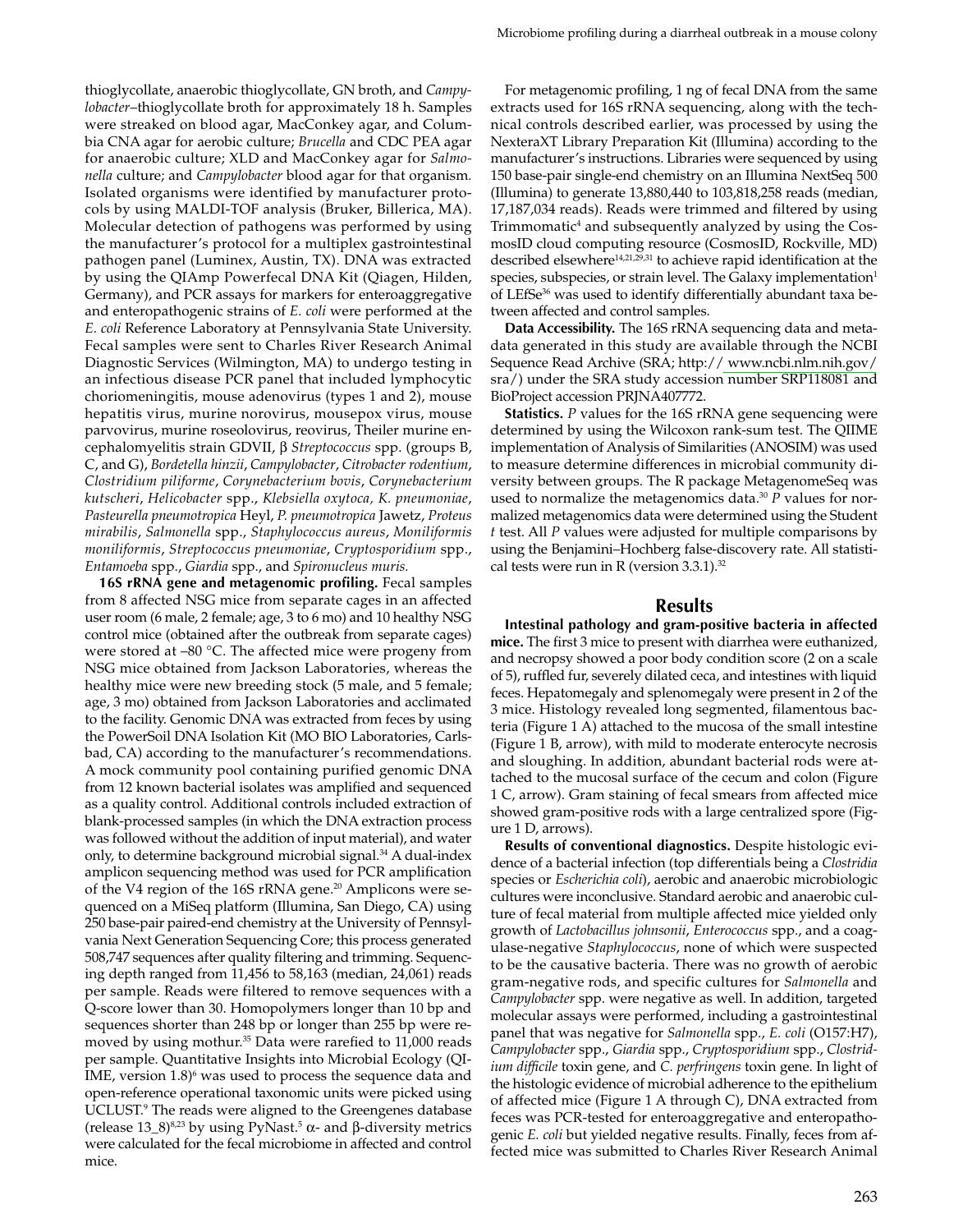

**Figure 1.** Intestinal pathology and gram-positive bacteria evident in affected mice. (A through C) Formalin-fixed, hematoxylin-and-eosin– stained sections from affected mice. (A and B) Villi of the small intestine with long, segmented bacteria attached to the epithelium (B, arrow). (C) Abundant bacterial rods (arrow) attached to the mucosal surface of the large intestine. (D) Gram stain of fecal smear from affected mice showing gram-positive bacteria with large, centralized spore (arrows). Bar: 20 μM (A through C), 200 μM (D).

Diagnostic Services for an infectious disease PCR panel and was negative for all agents (see Methods).

**Gut microbiome of outbreak-affected mice.** Given the lack of conclusive results from culture- and PCR-based diagnostics, we pursued culture-independent profiling of the fecal microbiome. Diversity and composition of the fecal microbiome was determined by targeted sequencing of the V4 region of the 16S rRNA gene from control and affected animals. α-diversity was calculated by using the Shannon index (Figure 2 A), which showed that control and affected mice had similar community diversity in the feces ( $P = 0.4598$ ). In contrast, the 2 groups showed a clear separation by Weighted UniFrac analysis<sup>22</sup> (Figure 2 B), indicating that the outbreak resulted in a marked shift in the composition of the gut community (ANOSIM, *P* = 0.001). Compared with control samples, feces from affected mice showed an increase in the relative abundance of *Candidatus Arthromitus* (segmented filamentous bacteria, SFB), unclassified *Clostridiaceae*, *Turicibacter*, and *Bifidobacterium* (Table 1 and Figure 2 C) and a decrease in *Lactobacillus* relative abundance. In control mice, *Candidatus Arthromitus* and *Turicibacter* were detected in feces at very low relative abundance; in contrast, the median relative abundance of these taxa were 8.5% (*P* < 0.001) and 7.6%  $(P = 0.01)$ , respectively, in affected mice (Table 1 and Figure 2 C). Similarly, *Bifidobacterium* increased from undetectable levels in control animals to 5.3% median relative abundance in affected mice  $(P = 0.001)$ . Unclassified members of the Clostridiaceae family increased from 0.06% in controls to 3.7% in the affected mice (*P* = 0.001). Median *Lactobacillus* levels decreased from 11.2% in controls to 4.5% in affected animals  $(P = 0.03)$ . Due to the short length of the V4 region, taxonomy assignment beyond the genus level was not possible. Taken together, these data show that disease was associated with marked changes in the relative abundance of specific taxa, rather than a more general loss of diversity, as has been reported to occur during chronic intestinal inflammatory diseases.<sup>28</sup>

**Metagenomic sequencing of outbreak-associated taxa at strainlevel resolution.** We next sought to obtain a higher-resolution view of the bacterial species and strains associated with this outbreak and to ask whether viral or protozoal pathogens were associated with this outbreak. The same fecal samples as used for 16S analysis were used for 'shotgun' metagenomic sequencing. After sequencing, data were trimmed and annotated with CosmosID, and the sequence read counts were normalized by using MetagenomeSeq.30 Control and affected animals showed no differences with regard to protists, viruses, fungi, and bacterial virulence factors (data not shown). Similar to our 16S rRNA gene sequencing results (Figure 2), metagenomics analysis identified *Candidatus Arthromitus* SFB and *Bifidobacterium*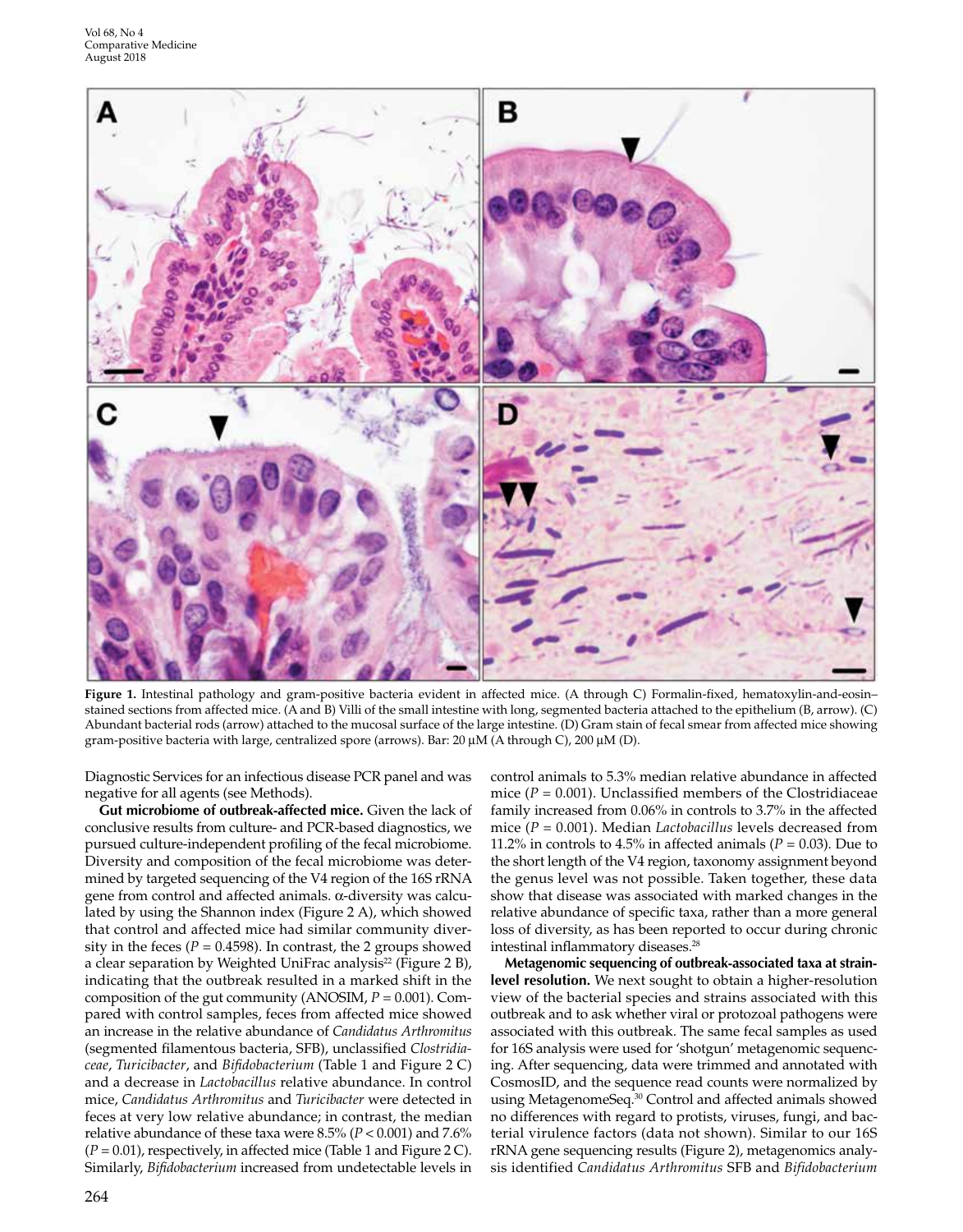

**Figure 2.** 16S rRNA gene sequencing reveals dysbiosis in outbreak-affected mice. (A) Box-and-whisker plot showing the Shannon α diversity index for control (blue triangles) and affected (red circles) mice. (B) β-diversity analysis using weighted UniFrac distance to compare control (blue triangles) and affected (red circles) mice. Data were analyzed by using ANOSIM (R = 0.51, *P* = 0.001). (C) Stacked bar charts showing the relative abundance of the top 10 most-abundant taxa in the feces of control and affected mice. Taxa significantly enriched in affected and control mice are indicated with  $+$  and  $\times$ , respectively.

**Table 1.** Bacterial taxa enriched in feces from control and affected mice, as assessed by 16S V4 rRNA sequencing

|                                  | Control mice         |          | Affected mice        |        |        |
|----------------------------------|----------------------|----------|----------------------|--------|--------|
|                                  | Range                | Median   | Range                | Median | Da     |
| Enriched in affected mice        |                      |          |                      |        |        |
| Candidatus Arthromitus           | $0\%$ to 0.0009%     | $0\%$    | 3.6% to $20.0\%$     | 8.5%   | 0.0009 |
| Unclassified Clostridiaceae spp. | $0.009\%$ to $0.9\%$ | $0.06\%$ | $0.65\%$ to 17.5%    | 3.7%   | 0.001  |
| Turicibacter spp.                | $0\%$ to $10.3\%$    | $0.02\%$ | $0.45\%$ to $10.2\%$ | 7.6%   | 0.01   |
| Bifidobacterium spp.             | $0\%$ to $0\%$       | $0\%$    | $0\%$ to 12.7%       | 5.3%   | 0.001  |
| Enriched in control mice         |                      |          |                      |        |        |
| I actobacillus                   | 1.2% to $15.6\%$     | $11.2\%$ | $0.1\%$ to 9.9%      | 4.5%   | 0.03   |
|                                  |                      |          |                      |        |        |

a Adjusted for false-discovery rate

*pseudolongum* strain PV8-2 as the most prevalent organisms in affected mice, compared with controls (*P* < 0.01; Figure 3 A and B, respectively). In addition, *Clostridium celatum* DSM 1785 and *Clostridiales bacterium* VE202-01, although present only at very low relative abundance, were significantly enriched in affected mice  $(P < 0.01$ , Figure 3 C and D, respectively).

#### **Discussion**

In this case study, profiling of the fecal microbiome was used to investigate putative causes of a costly diarrheal outbreak in immunocompromised mice. This approach identified several species that were enriched in affected animals compared with healthy controls including: *Candidatus Arthromitus* (SFB),

*Bifidobacterium pseudolongum* strain PV8-2, *Turicibacter* spp., and *Clostridium celatum*. Members of the *Bifidobacterium* genus are well-known commensals and among the first organisms to colonize the neonatal gut.42 The use of *B. pseudolongum* in probiotics and its ability to limit gut inflammation in a mouse model of colitis<sup>13</sup> argue against this organism being a disease-promoting agent in this outbreak. Similarly, SFB dominate the terminal ileum of recently weaned mice but recede to low levels in adults.3,10 Consistent with our histology results (Figure 1 A and B), SFB are known to attach directly to the intestinal epithelium, which induces the development of Th17 cells,<sup>16</sup> production of IgA, $19,41$  and modulation of gut immunity.<sup>11</sup> The striking increase in the relative abundance of SFB in the feces of affected mice,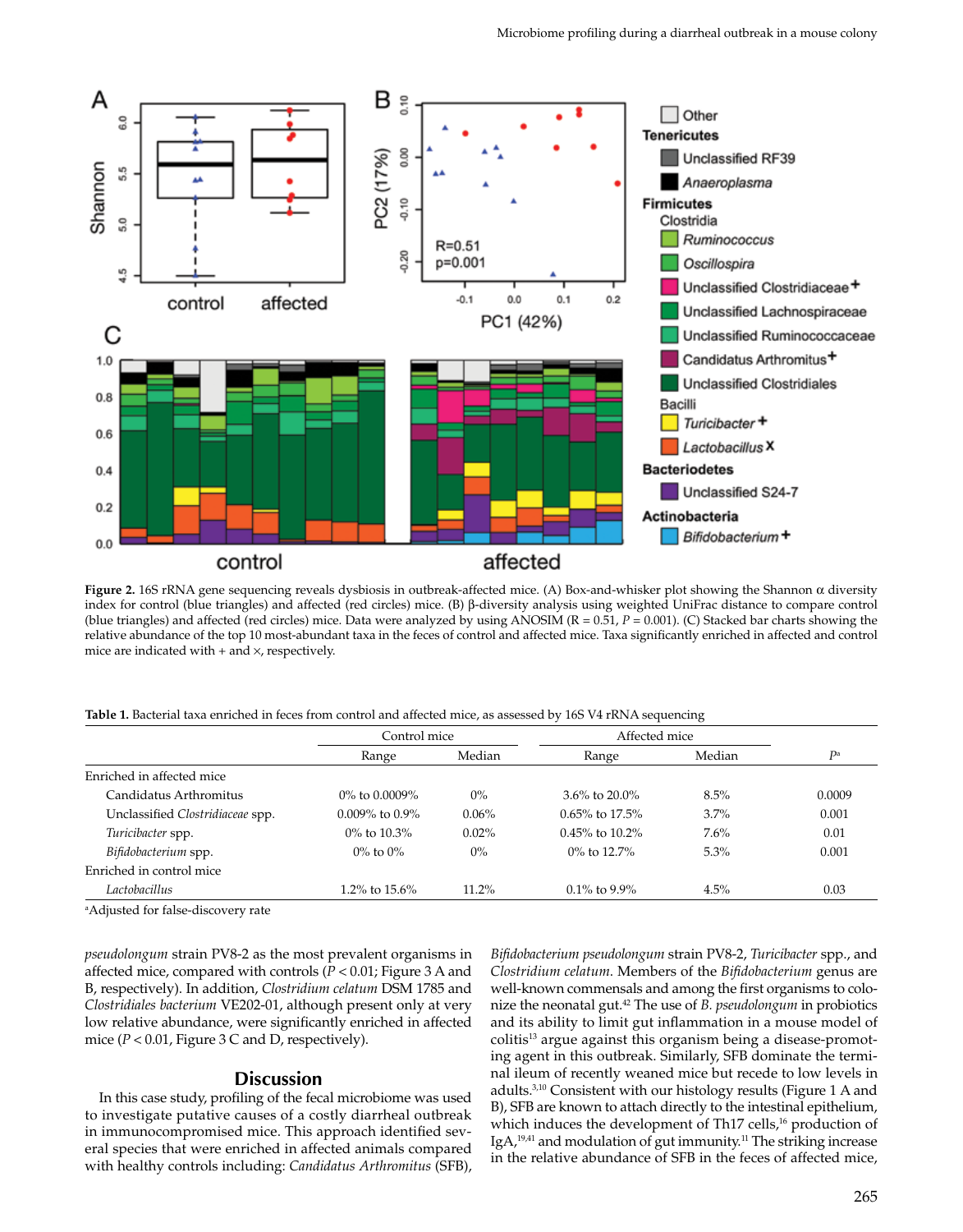

**Figure 3.** Metagenomic sequencing identifies bacterial strains associated with the outbreak. Relative abundance (% abund.) of (A) Candidatus Arthromitus/SFB, (B) *Bifidobacterium pseudolongum* PV8-2, (C) *Clostridium celatum* DSM 1785, and (D) Clostridiales bacterium VE202-01 in feces from affected and control mice. †, Significant (*P* < 0.01) difference between control and affected mice as determined by Student *t* test after adjusting for multiple testing.

compared with controls, might be explained by either a bloom of this organism in the intestine or by increased sloughing of the intestinal mucosa during diarrheal disease. Although SFB are regarded as commensal in mice,<sup>10</sup> these organisms induce colitis in a SCID mouse model when SFB are administered as part of a consortium of bacteria, whereas the same consortium without SFB, or SFB on its own, failed to induce colitis.<sup>39</sup> Taken together, these data raise that possibility that SFB acted in concert with at least one other bacterial species or product to induce inflammation in NSG/NSGS mice.

Both 16S rRNA gene sequencing and metagenomic sequencing identified an increase in the relative abundance of Clostridia in affected mice, although levels were extremely low relative to SFB and *B. pseudolongum*. This result may reflect genuinely low relative levels of Clostridia, or it could be a consequence of incomplete disruption of clostridial spores (Figure 1 D, arrows) during DNA extraction. The *Clostridium* genus exhibits extensive genetic diversity,<sup>18</sup> and its members are fastidious anaerobes<sup>40</sup> that are challenging to identify by culture-based methods. *C. celatum* and Clostridiales bacterium VE202-01 are poorly studied clostridial species and therefore would not have been detected on the initial clinical diagnostics. Clostridales bacterium VE202-01 was one of 17 bacterial strains isolated from healthy human feces and was shown to elicit CD4+FOXP3+ regulatory T cells and attenuate disease in a mouse model of colitis, providing no evidence for a pathogenic role of this organism. *C.* 

*celatum* was originally isolated from human feces<sup>15</sup> and recently was implicated in 2 serious human postoperative infections.<sup>2</sup> Perhaps even in low abundance, *C. celatum* may have triggered diarrheal disease in immunocompromised mice.

Several factors inherent in microbiome studies necessitate caution when interpreting our results. First, although dysbiosis was apparent in all affected mice, and changes in community membership were dominated by a few bacterial taxa, additional mechanistic studies would be required before a causal role could be determined. Second, sequence-based identification methods do not distinguish live and dead organisms. Third, it is also possible that no single organism was responsible for the outbreak, but that multiple changes in the microbial community resulted in disease–a concept that has prompted several groups to suggest a reinterpretation of Koch's postulates for microbiome studies.26,38 Finally, since control animals were newly acquired and acclimated to the facility after the outbreak, we cannot rule out the possibility that organisms observed in affected mice were present in the facility prior to the outbreak and therefore not associated with disease.

Given the observation of increased numbers of bacteria with spore-forming potential in the fecal smears and microbiome from affected animals, several husbandry changes were made to prevent future outbreaks of this nature. The entire suite was decontaminated with chlorine dioxide gas to help eliminate bacterial spores, and a custom chlorine-dioxide chamber (DRS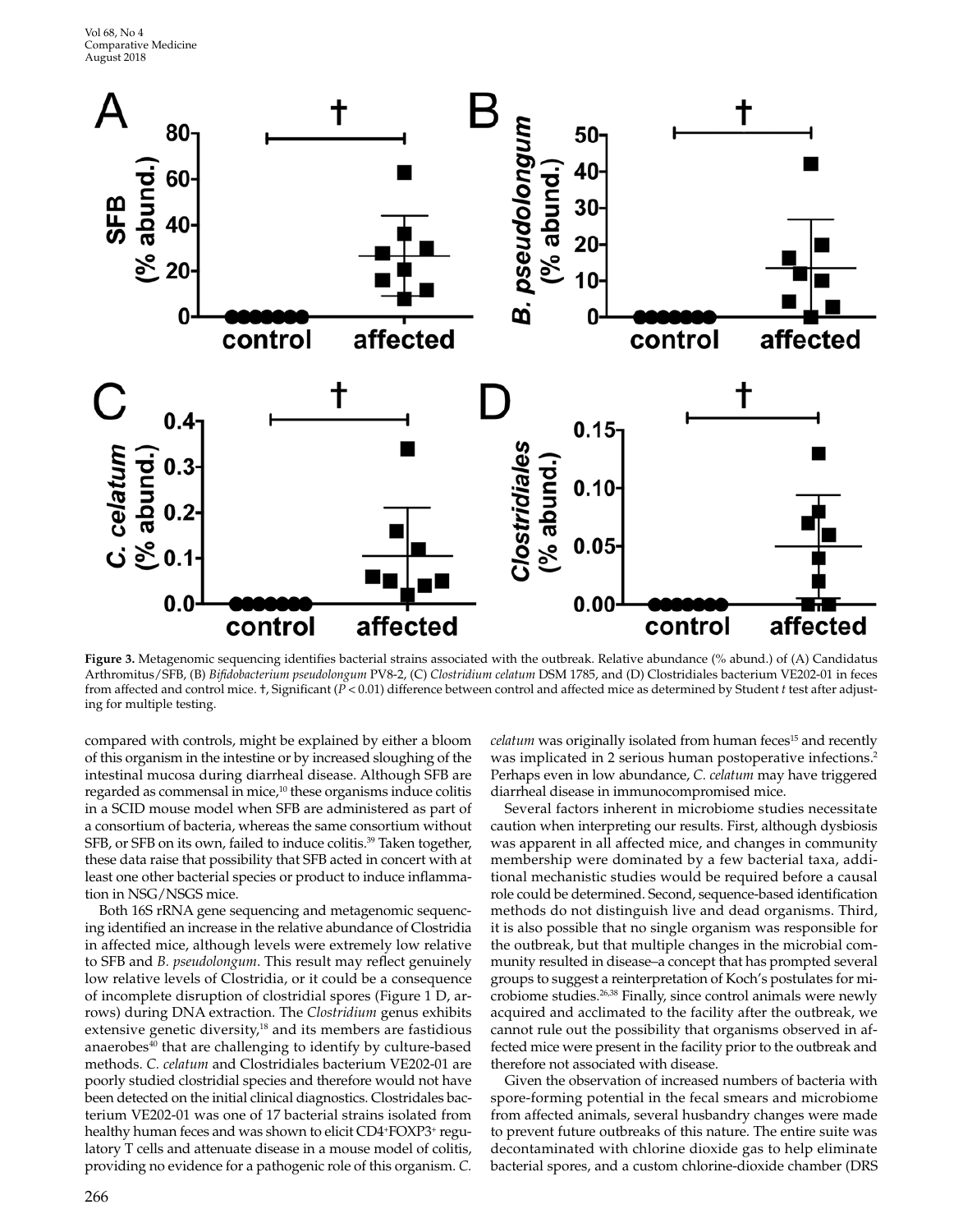Laboratories, Lehigh Valley, PA) was designed that sterilizes all nonautoclavable items entering the suite. No outside materials are permitted to enter the immunodeficient mouse suite unless they have undergone sterilization in this chamber (live cells being the exception, in a sanitizable container and disinfected on entry). The surface disinfectant was changed from Clidox-S to Oxivir-Tb (Diversey, Charlotte, NC), a  $H_2O_2$ -based cleaner with sporicidal efficacy. Food was changed from irradiated food that was distributed from a common container by using a scoop, to a high-fat, autoclavable diet (LabDiet 5V0G, Purina) portioned out directly to the cage prior to autoclaving, which then avoided a potential fomite source. The decision to change food was based upon the concern that there is some evidence that irradiated food can carry pathogens.33 A Virkon sticky mat (VWR) was placed at the entrance to the suite, rooms were limited to specific personnel, and the entire suite was converted to housing immunocompromised mice exclusively. Since implementing these changes, no diarrheal disease or opportunistic bacterial infections have affected the immunodeficient colony.

Microbiologic and serologic assays of small numbers of sentinel mice have long been a field standard for monitoring the overall health of a mouse room and to identify specific pathogens in mouse facilities.27 In the current study, we showed that profiling the microbiome can be used in the face of an outbreak to identify potential pathogens. Future directions should include investigating this tool as a culture-independent assay to complement sentinel programs. Banking and storing fecal samples on a routine basis may be advantageous to facilitate tracking the microbiome status of immunocompromised mice in the event of gastrointestinal symptoms. The scalability and relative low cost of 16S rRNA gene-based surveys makes this method broadly applicable, even for large laboratory animal operations. The recent discovery of inexpensive, rapid, and scalable DNA extraction and 'direct PCR' methods for microbiome studies will help to make large surveillance studies more feasible.<sup>43,44</sup> Moreover, portable sequencing technologies<sup>17</sup> together with cloud-based analytics,<sup>12</sup> such as CosmosID which we used in this study, would provide near real-time monitoring of infectious disease, potentially curtailing infections before they spread throughout a facility.

#### **References**

- 1. **Afgan E, Baker D, van den Beek M, Blankenberg D, Bouvier D,** Č**echM, Chilton J, Clements D, Coraor N, Eberhard C, GrüningB, Guerler A, Hillman-Jackson J, Von Kuster G, Rasche E, Soranzo N, Turaga N, Taylor J, Nekrutenko A, Goecks J.** 2016. The Galaxy platform for accessible, reproducible, and collaborative biomedical analyses: 2016 update. Nucleic Acids Res **44 W1:**W3–W10. https:// doi.org/10.1093/nar/gkw343.
- 2. **AgergaardCN, HoeghSV, Holt HM,JustesenUS.** 2015. Two serious cases of infection with *Clostridium celatum* after 40 years in hiding? J Clin Microbiol **54:**236–238. https://doi.org/10.1128/JCM.01938-15.
- 3. **Blumershine RV, Savage DC.** 1977. Filamentous microbes indigenous to the murine small bowel: a scanning electron microscopic study of their morphology and attachment to the epithelium. Microb Ecol **4:**95–103. https://doi.org/10.1007/BF02014280.
- 4. **Bolger AM, Lohse M, Usadel B.** 2014. Trimmomatic: a flexible trimmer for Illumina sequence data. Bioinformatics **30:**2114–2120. https://doi.org/10.1093/bioinformatics/btu170.
- 5. **Caporaso JG, Bittinger K, Bushman FD, DeSantis TZ, Andersen GL, Knight R.** 2009. PyNAST: a flexible tool for aligning sequences to a template alignment. Bioinformatics **26:**266–267. https://doi. org/10.1093/bioinformatics/btp636.
- 6. **Caporaso JG, Kuczynski J, Stombaugh J, Bittinger K, Bushman FD, Costello EK, Fierer N, Peña AG, Goodrich JK, Gordon JI, Huttley GA, Kelley ST, Knights D, Koenig JE, Ley RE, Lozupone**

**CA, McDonald D, Muegge BD, Pirrung M, ReederJ, Sevinsky JR, Turnbaugh PJ, Walters WA, Widmann J, Yatsunenko T, Zaneveld J, Knight R.** 2010. QIIME allows analysis of high-throughput community sequencing data. Nat Methods **7:**335–336. https://doi. org/10.1038/nmeth.f.303.

- 7. **Caporaso JG, Lauber CL, Walters WA, Berg-Lyons D, Huntley J, Fierer N, Owens SM, Betley J, Fraser L, Bauer M, Gormley N, GilbertJA, Smith G, Knight R.** 2012. Ultrahigh-throughput microbial community analysis on the Illumina HiSeq and MiSeq platforms. ISME J **6:**1621–1624. https://doi.org/10.1038/ismej.2012.8.
- 8. **DeSantis TZ, Hugenholtz P, Larsen N, Rojas M, Brodie EL, Keller K, Huber T, Dalevi D, Hu P, Andersen GL.** 2006. Greengenes, a chimera-checked 16S rRNA gene database and workbench compatible with ARB. Appl Environ Microbiol **72:**5069–5072. https://doi. org/10.1128/AEM.03006-05.
- 9. **Edgar RC.** 2010. Search and clustering orders of magnitude faster than BLAST. Bioinformatics **26:**2460–2461. https://doi. org/10.1093/bioinformatics/btq461.
- 10. **Ericsson AC, Hagan CE, Davis DJ, Franklin CL.** 2014. Segmented filamentous bacteria: commensal microbes with potential effects on research. Comp Med **64:**90–98.
- 11. **Gaboriau-Routhiau V, Rakotobe S, Lécuyer E, Mulder I, Lan A, Bridonneau C, Rochet V, Pisi A, De Paepe M, Brandi G, Eberl G, SnelJ, Kelly D, Cerf-Bensussan N.** 2009. The key role of segmented filamentous bacteria in the coordinated maturation of gut helper T-cell responses. Immunity **31:**677–689. https://doi.org/10.1016/j. immuni.2009.08.020.
- 12. **Greninger AL, Naccache SN, Federman S, Yu G, Mbala P, Bres V, Stryke D, Bouquet J, Somasekar S, Linnen JM, Dodd R, Mulembakani P, Schneider BS, Muyembe-Tamfum JJ, Stramer SL, Chiu CY.** 2015. Rapid metagenomic identification of viral pathogens in clinical samples by real-time nanopore sequencing analysis. Genome Med **7:**99. https://doi.org/10.1186/s13073-015-0220-9.
- 13. **Grimm V, Radulovic K, Riedel CU.** 2015. Colonization of C57BL/6 mice by a potential probiotic *Bifidobacterium bifidum* strain under germ-free and specific pathogen-free conditions and during experimental colitis. PLoS One **10:**1–14. https://doi.org/10.1371/ journal.pone.0139935.
- 14. **Hasan NA, Grim CJ, Lipp EK, Rivera ING, Chun J, Haley BJ, Taviani E, Choi SY, Hoq M, Munk AC, Brettin TS, Bruce D, Challacombe JF, Detter JC, Han CS, Eisen JA, Huq A, Colwell RR.** 2015. Deep-sea hydrothermal vent bacteria related to human pathogenic *Vibrio* species. Proc Natl Acad Sci USA **112:**E2813–E2819. https://doi.org/10.1073/pnas.1503928112.
- 15. **Hauschild AHW, Holdeman LV.** 1974. *Clostridium celatum* sp.nov., Isolated from normal human feces. Int J Syst Evol Microbiol **24:**478–481. https://doi.org/10.1099/00207713-24-4-478.
- 16. **Ivanov II, Atarashi K, Manel N, Brodie EL, Shima T, Karaoz U, Wei D, Goldfarb KC, Santee CA, Lynch SV, Tanoue T, Imaoka A, Itoh K, Takeda K, Umesaki Y, Honda K, Littman DR.** 2009. Induction of intestinal Th17 cells by segmented filamentous bacteria. Cell **139:**485–498. https://doi.org/10.1016/j.cell.2009.09.033.
- 17. **JainM, Olsen HE, PatenB, AkesonM.** 2016. The Oxford Nanopore MinION: delivery of nanopore sequencing to the genomics community. Genome Biol **17:**239. https://doi.org/10.1186/s13059-016- 1103-0. Erratum: Genome Biol **17:**256. https://doi.org/10.1186/ s13059-016-1122-x
- 18. **Johnson JL, Francis BS.** 1975. Taxonomy of the Clostridia: ribosomal ribonucleic acid homologies among the species. J Gen Microbiol **88:**229–244. https://doi.org/10.1099/00221287-88-2-229.
- 19. **Klaasen HL, Van der Heijden PJ, Stok W, Poelma FG, Koopman JP, Van den Brink ME, Bakker MH, Eling WM, Beynen AC.** 1993. Apathogenic, intestinal, segmented, filamentous bacteria stimulate the mucosal immune system of mice. Infect Immun **61:**303–306.
- 20. **Kozich JJ, Westcott SL, Baxter NT, Highlander SK, Schloss PD.** 2013. Development of a dual-index sequencing strategy and curation pipeline for analyzing amplicon sequence data on the MiSeq Illumina sequencing platform. Appl Environ Microbiol **79:**5112–5120. https://doi.org/10.1128/AEM.01043-13.
- 21. **Lax S, Smith DP, Hampton-Marcell J, Owens SM, Handley KM, Scott NM, Gibbons SM, Larsen P, Shogan BD, Weiss S, Metcalf JL, Ursell LK, V**á**zquez-Baeza Y, Van Treuren W, Hasan NA,**